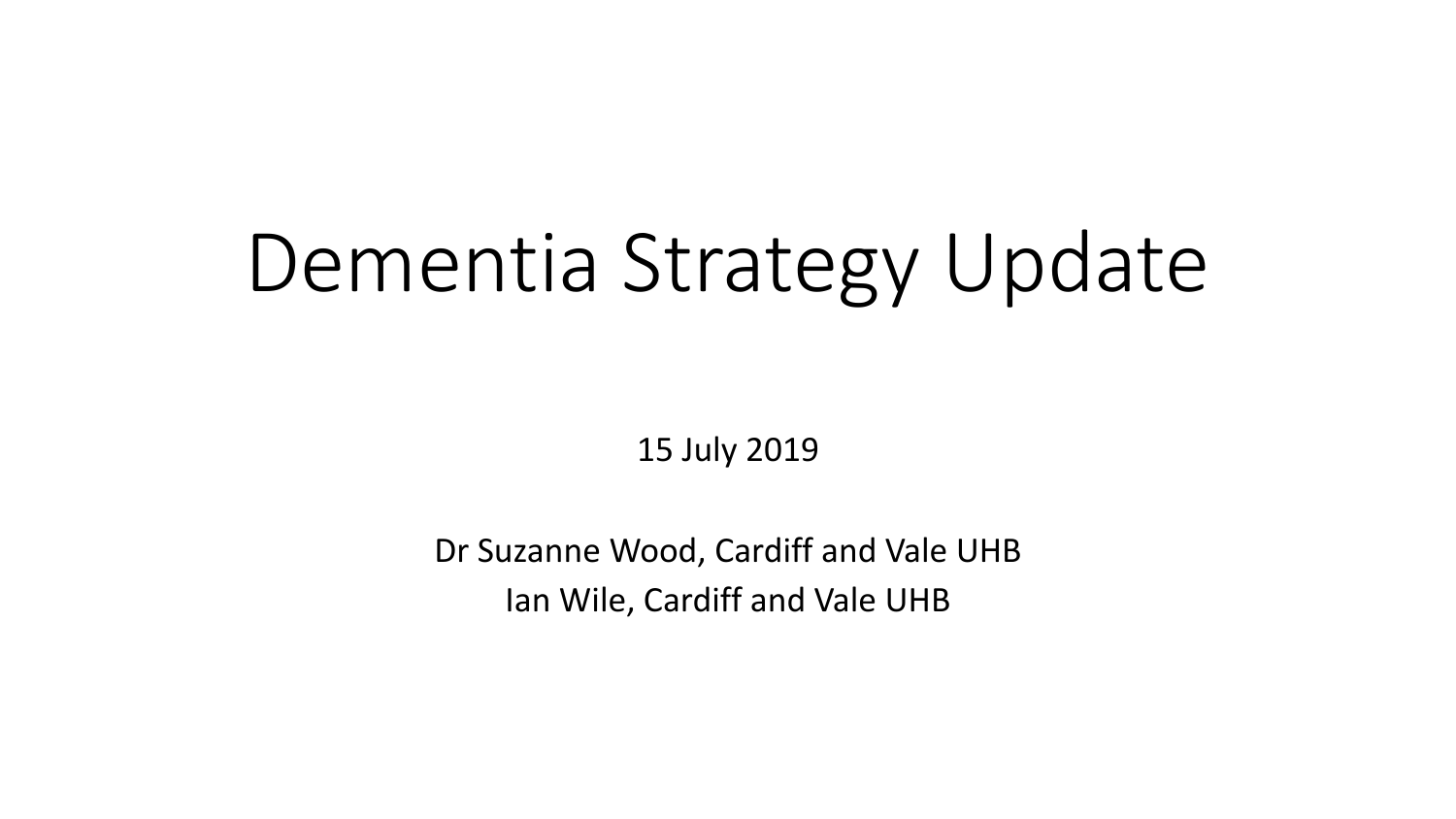### Overview

- Background
- Strategic objectives
- Key achievements
- Next steps

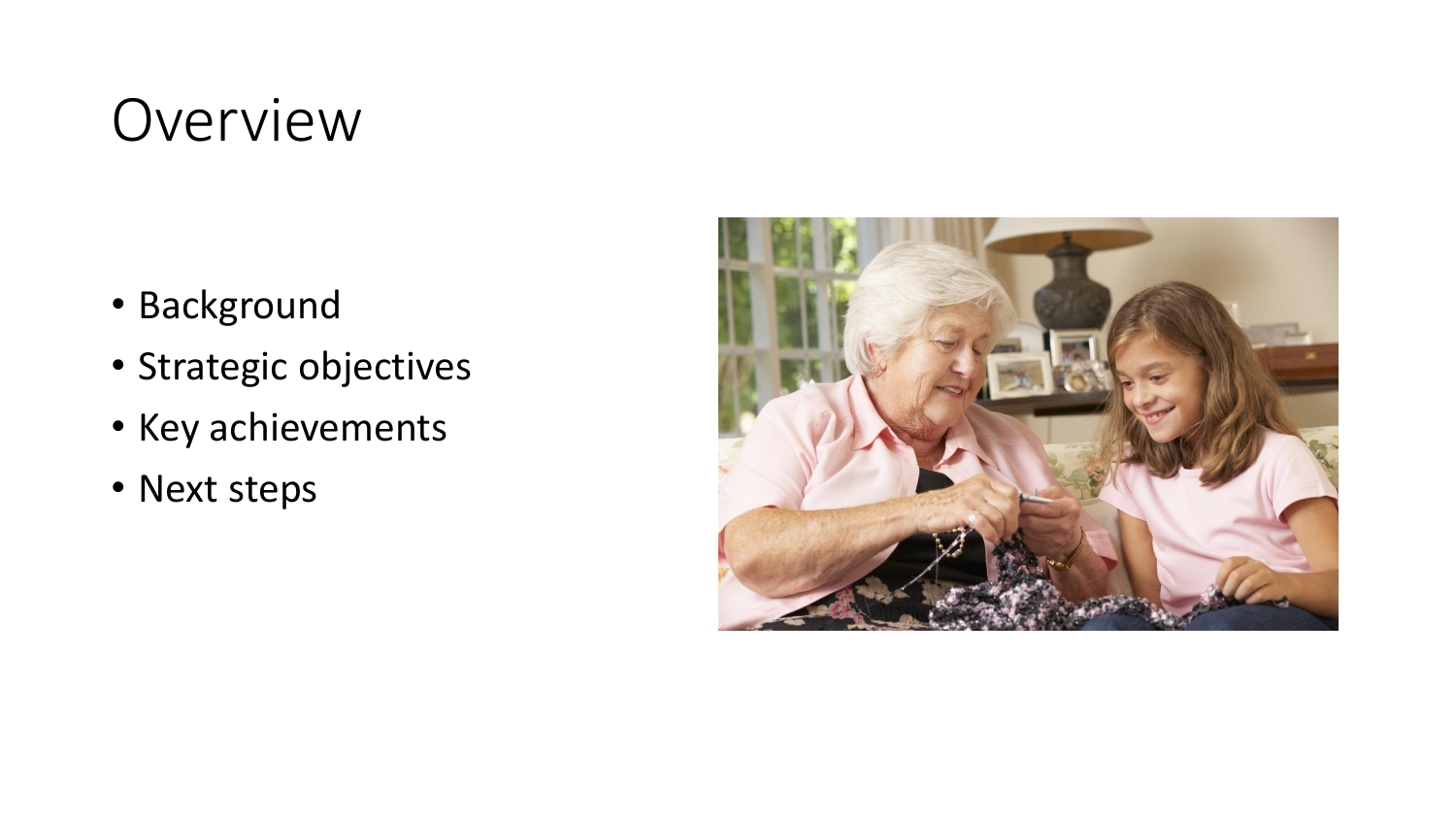### Background

- Cardiff and Vale Dementia Health Needs Assessment completed – January 2017
- National Dementia Action Plan for Wales launched - February 2018
- Cardiff and Vale of Glamorgan Dementia Strategy launched - May 2018

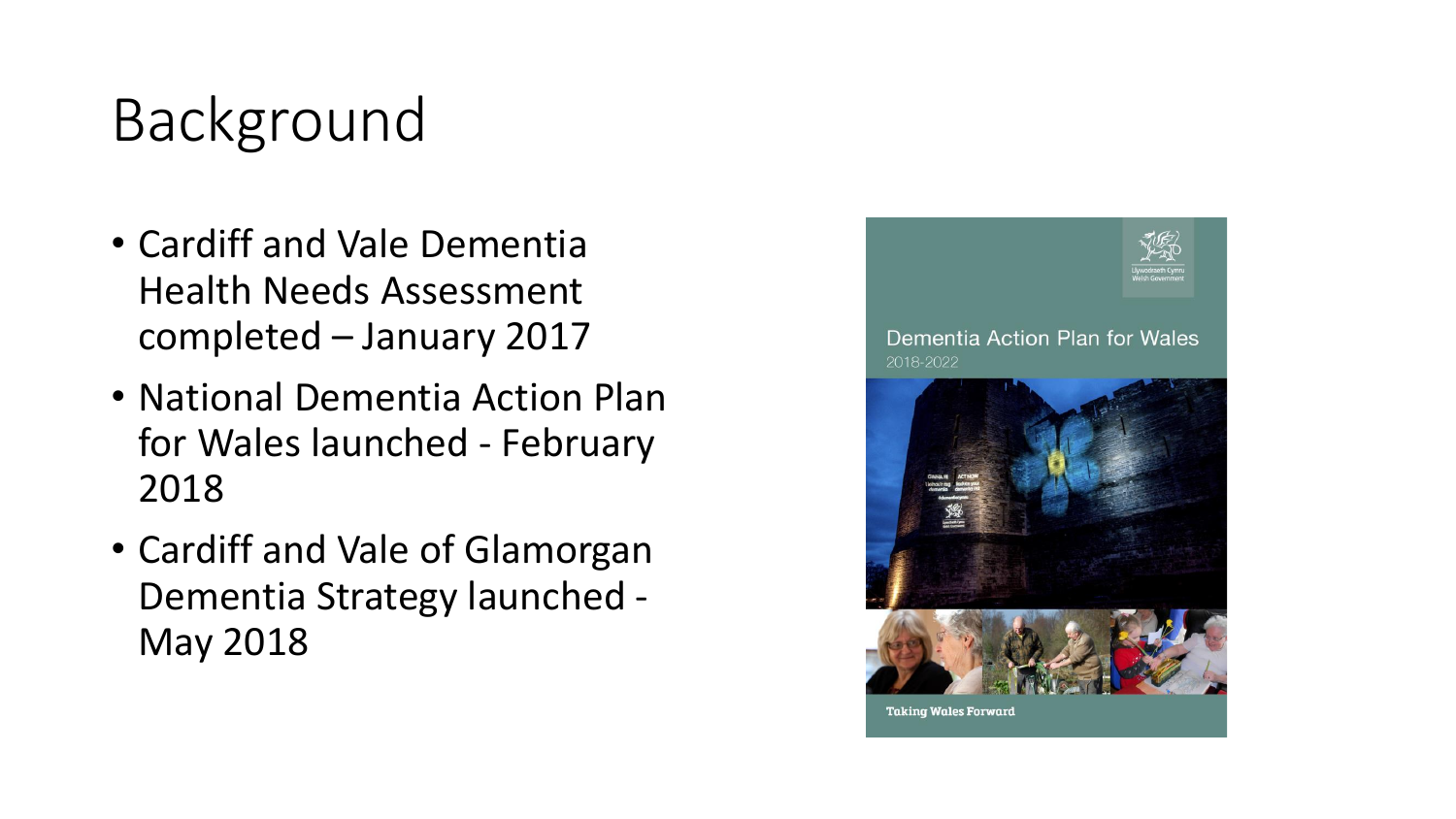## Cardiff and Vale Dementia Strategy strategic objectives:

- Dementia is everyone's business
- The risk of dementia will be reduced and there will be a timely diagnosis
- Access to services will be equitable
- Services will be fully coordinated
- Services will be delivered with kindness and compassion
- Support will be centred on Primary Care
- Carers will be for cared for
- Crises will be avoided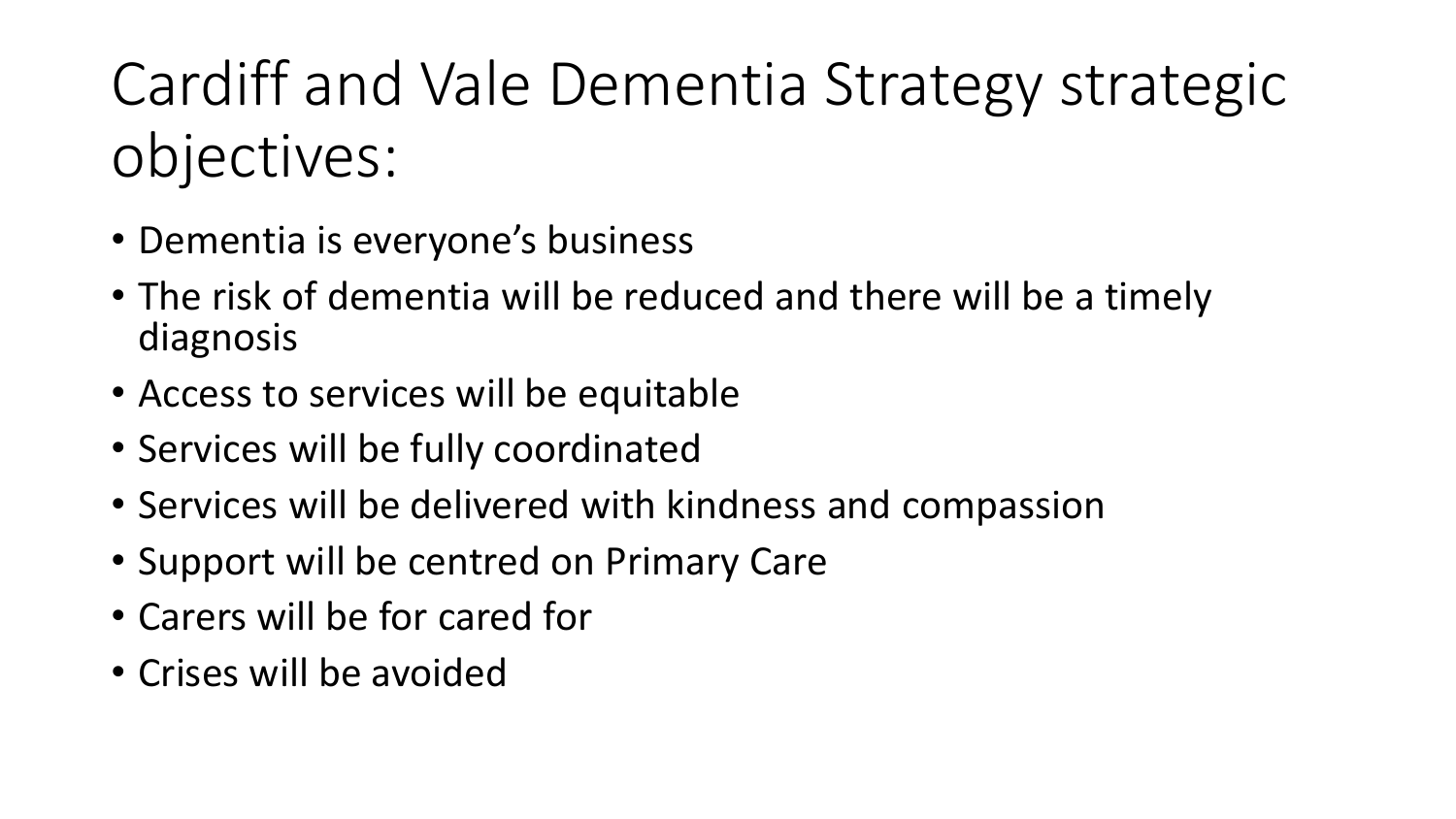### Key achievements

- GP clinics in clusters
- Dementia 'Team around the individual'
- Dementia training and development programme of work
- Liaison Psychiatry Older People role
- Care home liaison role expansion into all care homes
- Crisis home treatment for older people
- Co-located and integrated CMHTs (social worker led)
- Barry Hospital developing centre of excellence for young onset dementia
- Physical healthcare
- Dementia Friendly Communities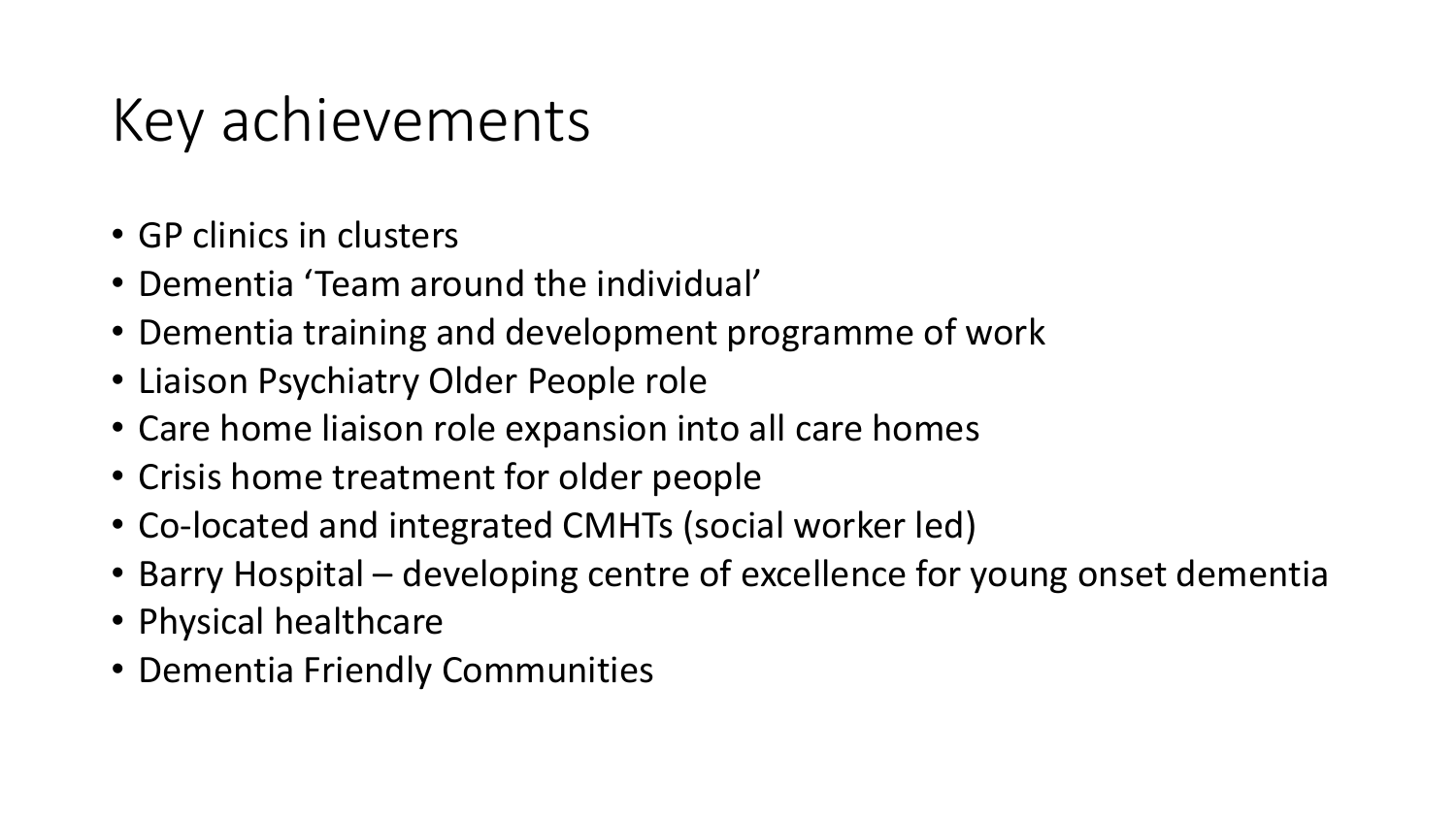### Dementia 'Team around the individual'

**Hospital-based clinical staff, providing expert diagnosis, advice & support for challenging cases & professionally responsible for relevant staff in locality team**

**Specialist multi-professional staff divided between locality teams around the individual:**

- Nurses
- Community Psychiatric Nurse
- **Psychologists**
- Psychology/SLT/OT Assistants
- Speech and Language Therapists
- Occupational Therapists
- Dietitians
- Social Workers
- Home Care Managers/Coordinators
- Home Care staff

#### **GPs with Special Interest in Dementia:**

• Regular Memory Clinics in each cluster

#### **Link Workers:**

• Managed by appropriate nurse in Locality Memory Team





#### **Hospital level**

Senior clinical staff, providing specialist diagnosis and support to locality teams

#### **Locality level**

Specialist Memory Teams (multi-professional input & close working with CRT and GPwsi)

#### **Cluster level**

GP-led Memory Clinics & Link Workers (first point of contact for all individuals known to have dementia & their carers living within cluster)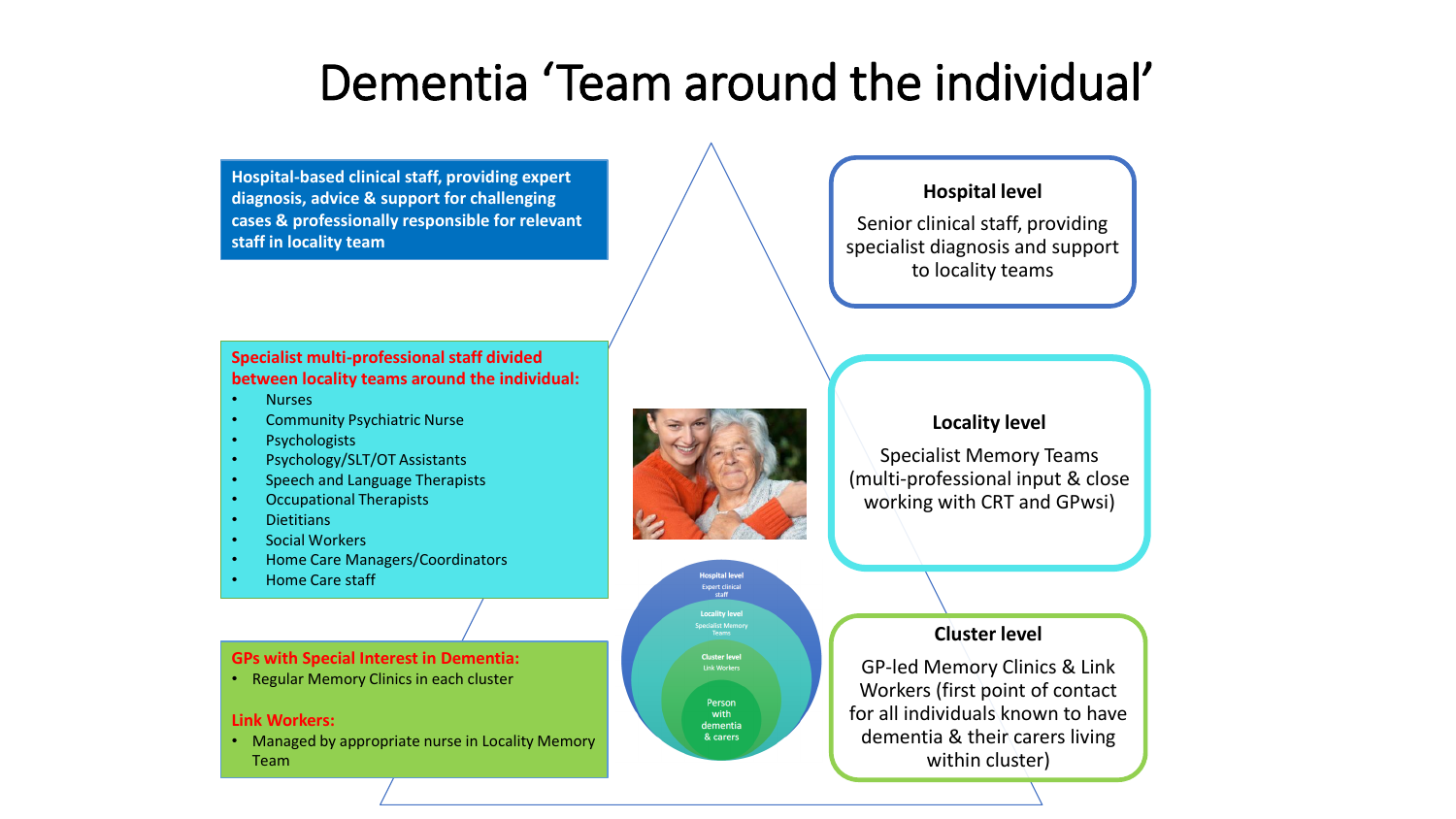### Dementia training and development

- Training needs analysis across health and social care
- In line with 'Good Work' guide
- One in a million recommended for 'informed' training
- 'Skilled' modules to include:
	- Communication
	- Physical and mental health
	- Behaviour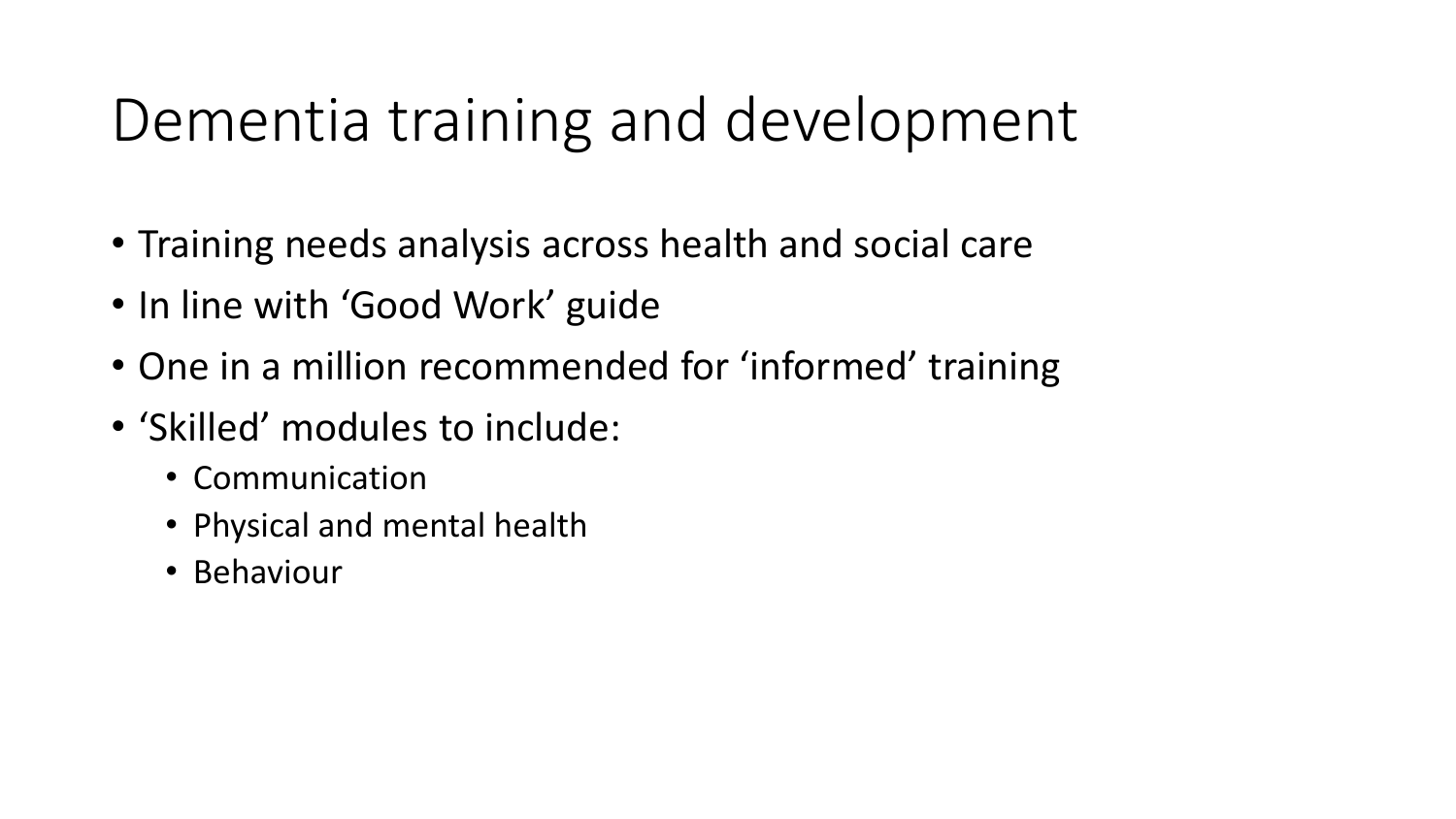### Dementia friendly communities

- More than 25,000 people are dementia friends across Cardiff and the Vale of Glamorgan
- In the Vale of Glamorgan, the following are working towards being dementia friendly:
	- Barry
	- Penarth
	- Cowbridge
	- Llantwit Major
	- Airport